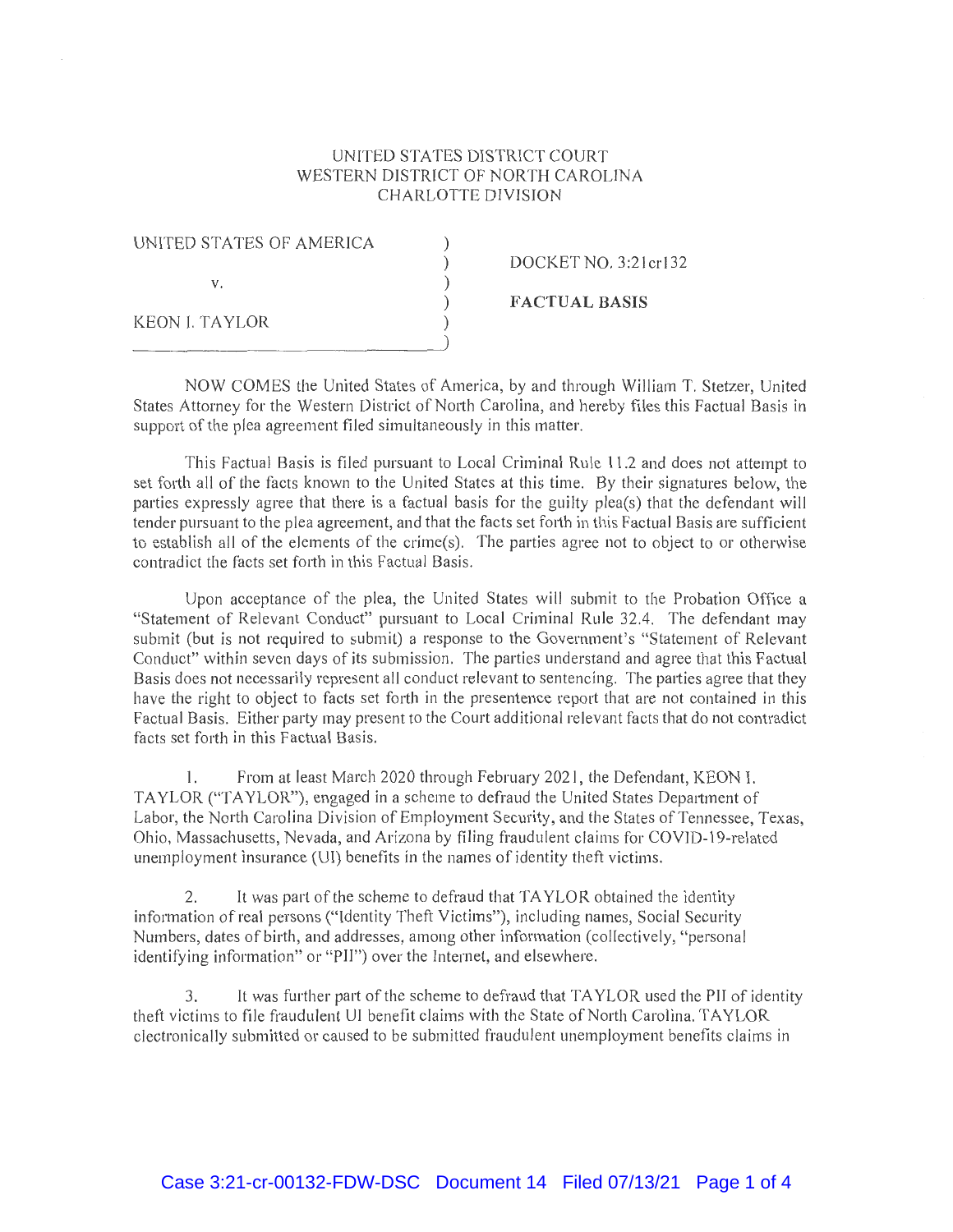the names of at least thirteen Identity Theft Victims and obtained fraudulent payments totaling more than \$139,000. For example, TAYLOR submitted or caused to be submitted the fraudulent unemployment benefits claims to the state of North Carolina, as identified in the chart below:

 $\sim$   $\sim$ 

|                | UI                                | UI           | WHERE FUNDS WERE                                | <b>AMOUNT</b>    | <b>VICTIM</b> |
|----------------|-----------------------------------|--------------|-------------------------------------------------|------------------|---------------|
|                | <b>APPLICATION</b><br><b>DATE</b> | <b>STATE</b> | <b>DEPOSITED</b>                                | <b>DEPOSITED</b> |               |
| a.             | 6/3/2020                          | NC           | Sutton Bank card                                | \$7,250.00       | Z.C.          |
| b.             | 5/26/2020                         | NC           | BOA pre-paid card                               | \$16,224.00      | J.R.          |
| $C_{\star}$    | 6/10/2020                         | NC           | BOA pre-paid card                               | \$2,850.00       | A.M.          |
| d.             | 5/25/2020                         | NC           | BOA pre-paid card and Wells<br>Fargo Acct *1588 | \$15,600.00      | B.B.          |
| e.             | 6/15/2020                         | NC           | BOA pre-paid card and<br>Chime pre-paid card    | \$13,450.00      | B.W.          |
| f.             | 6/19/2020                         | NC           | BOA pre-paid card                               | \$18,900.00      | Br.W          |
| g.             | 6/3/2020                          | NC           | BOA pre-paid card                               | \$9,648.00       | K.Z.          |
| h.             | 6/2/2020                          | NC           | BOA pre-paid card                               | \$3,800.00       | J.W.          |
| $\mathbf{i}$ . | 5/17/2020                         | NC           | Sutton Bank card                                | \$950.00         | M.M.          |
| j.             | 6/14/2020                         | NC           | BOA pre-paid card                               | \$20,050.00      | T.K.          |

4. It was further part of the scheme to defraud that TAYLOR used the PII of identity theft victims to file fraudulent UI benefit claims in other states including Nevada, Arizona, Tennessee, Texas, Ohio, and Massachusetts. TAYLOR electronically submitted by interstate wire, and caused to be submitted, fraudulent unemployment benefits claims in the names of more than twenty Identity Theft Victims and obtained fraudulent payments, through interstate wires, totaling more than \$200,000. For example, TAYLOR submitted or caused to be submitted the fraudulent unemployment benefits claims to the states identified below as further identified in the chart below:

|    | Ш<br><b>APPLICATION</b><br><b>DATE</b> | UІ<br><b>STATE</b> | WHERE FUNDS WERE<br><b>DEPOSITED</b> | <b>AMOUNT</b><br><b>DEPOSITED</b> | <b>VICTIM</b> |
|----|----------------------------------------|--------------------|--------------------------------------|-----------------------------------|---------------|
| а. | 6/22/2020                              | NV.                | Sutton Bank card                     | \$3,067.00                        | C.D.          |
| b. | 6/27/2020                              | AZ.                | Sutton Bank card                     | \$10,242.00                       | C.T.          |
| C. | 6/27/2020                              | AZ                 | Sutton Bank card                     | \$9,438.00                        | B.R.          |
| d. | 5/7/2020                               | МA                 | Woodforest Acct *0259                | \$6,736.00                        | S.R.          |

2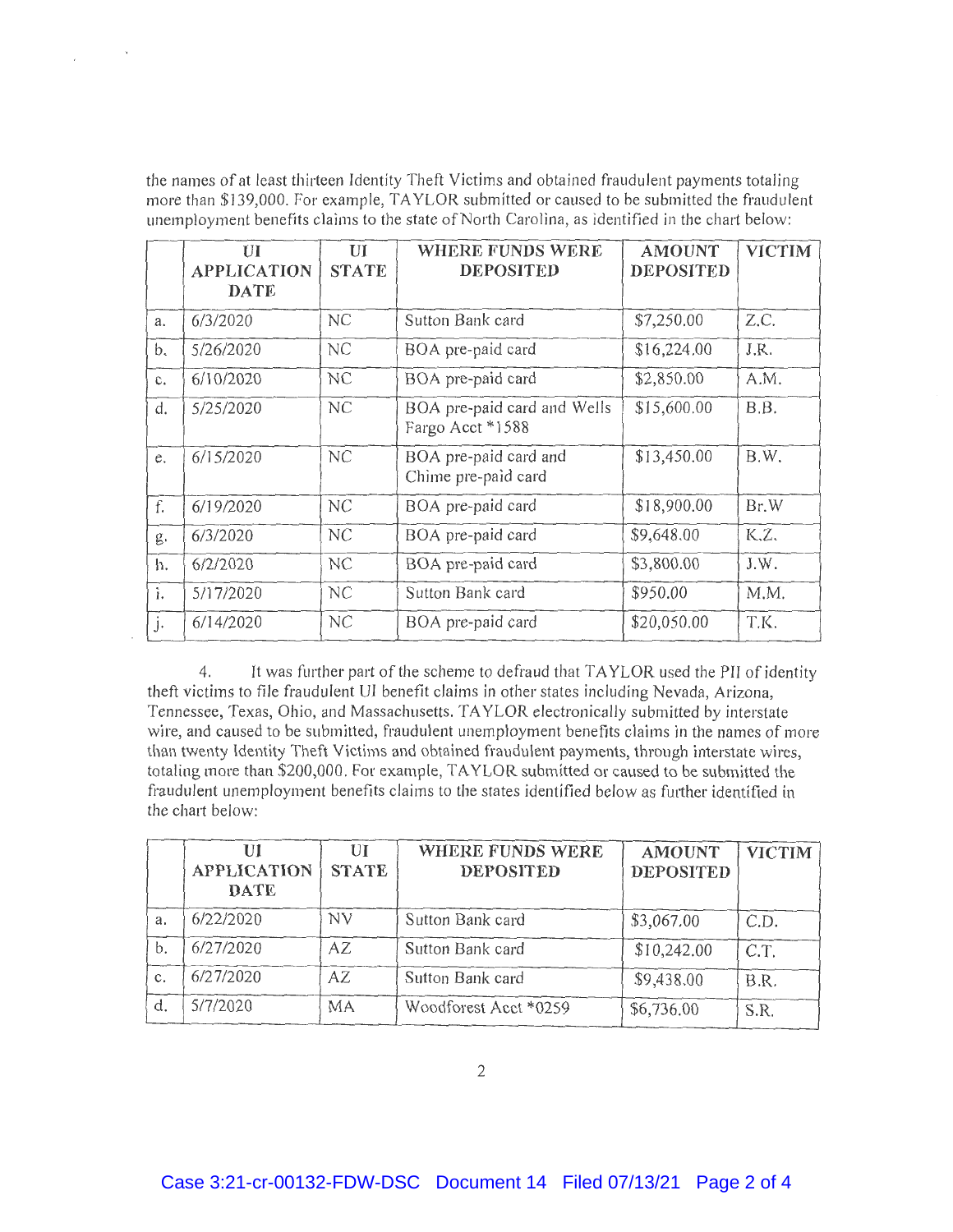|  | 5/8/2020 | МA | Woodforest Acct *9863 | \$4,335.00 | T <sub>0</sub><br>$\cdot$ |
|--|----------|----|-----------------------|------------|---------------------------|
|  |          |    |                       |            |                           |

5. It was further part of the scheme to defraud that, on or about January 1, 2021, TAYLOR fraudulently applied for, or caused to be applied for, an EIDL from the SBA given application number \*3299 using the name of Identity Theft Victim A.G. and a purported tutoring business using false business information.

6. It was further part of the scheme to defraud that, on or about December 23, 2020, TAYLOR fraudulently applied for an EIDL from the SBA given application number \*9930 in the name of Tristar Building Services using false business information.

7. TAYLOR, with the intent to defraud, did knowingly and intentionally devise the scheme and artifice to defraud and obtain money by materially false and fraudulent pretenses, representations, and promises, and for the purpose of executing such scheme and artifice to defraud, did cause to be transmitted by means of wire communication in interstate commerce any writing, signal, or sound for the purposes of executing said scheme and artifice.

8. On or about May 17, 2020, in the Western District of North Carolina and elsewhere, TAYLOR did knowingly use, without lawful authority, a means of identification of another person, namely, **M.M.,** during and in relation to wire fraud, knowing that the means of identification belonged to another actual person.

9. The amount of loss, actual and attempted, involved in the scheme, including relevant conduct that is known to the United States as of the date of TA YLOR's guilty plea at this was more than \$250,000.00 but less than \$550,000.00.

10. The offense involved more than ten victims.

11. The offense involved the possession or use of device-making equipment or authentication feature.